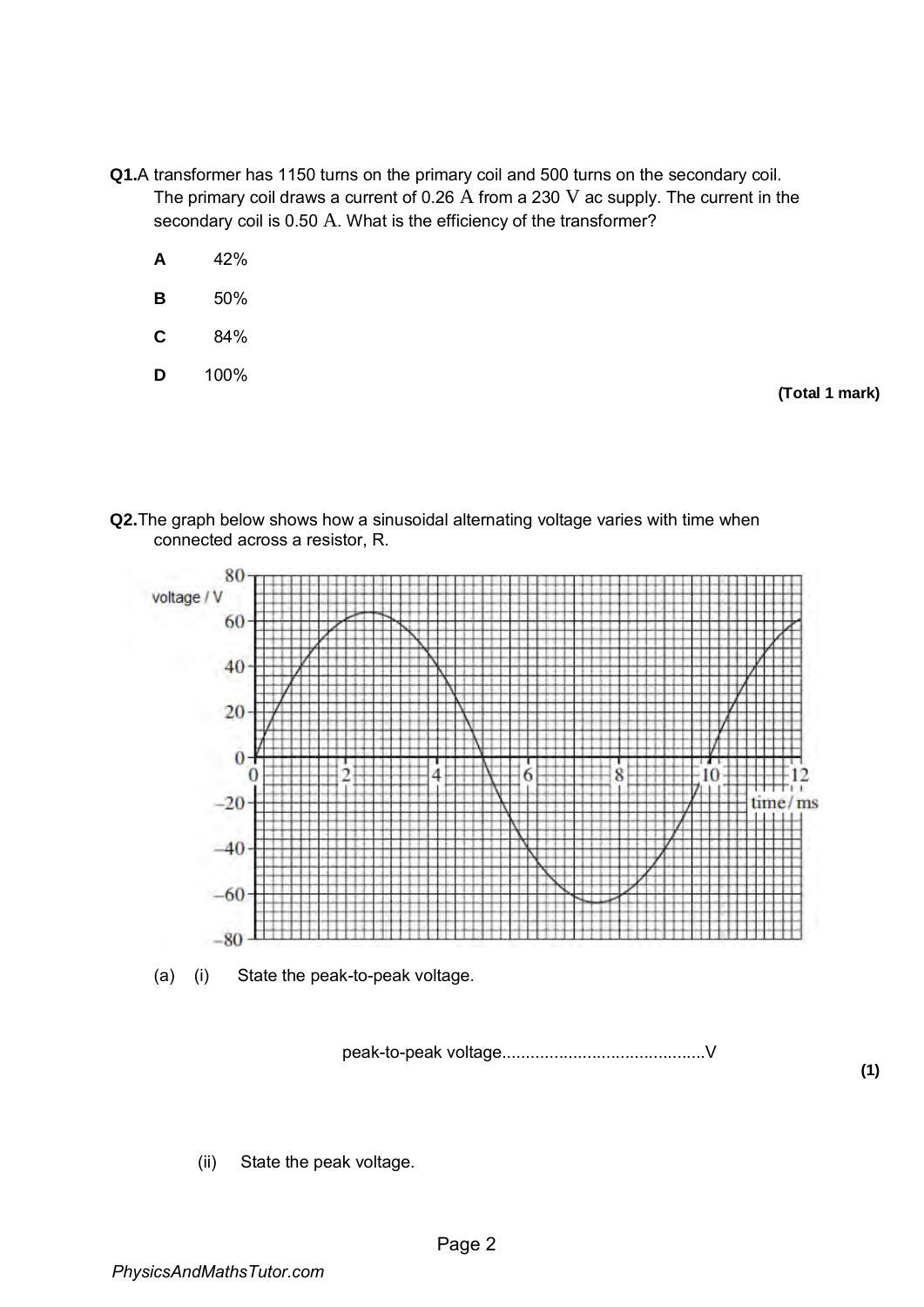|--|--|

(iii) Calculate the root mean square (rms) value of the alternating voltage.

rms voltage...........................................V

(iv) Calculate the frequency of the alternating voltage. State an appropriate unit.

frequency.........................................unit ...............

(b) On the graph above draw a line to show the dc voltage that gives the same rate of energy dissipation in R as produced by the alternating waveform.

**(2)** 

**(3)** 

**(1)** 

**(2)** 

(c) An oscilloscope has a screen of eight vertical and ten horizontal divisions. Describe how you would use the oscilloscope to display the alternating waveform in the graph above so that two complete cycles are visible.

........................................................................................................................ ........................................................................................................................ ........................................................................................................................ ........................................................................................................................ ........................................................................................................................ ........................................................................................................................ ........................................................................................................................ ........................................................................................................................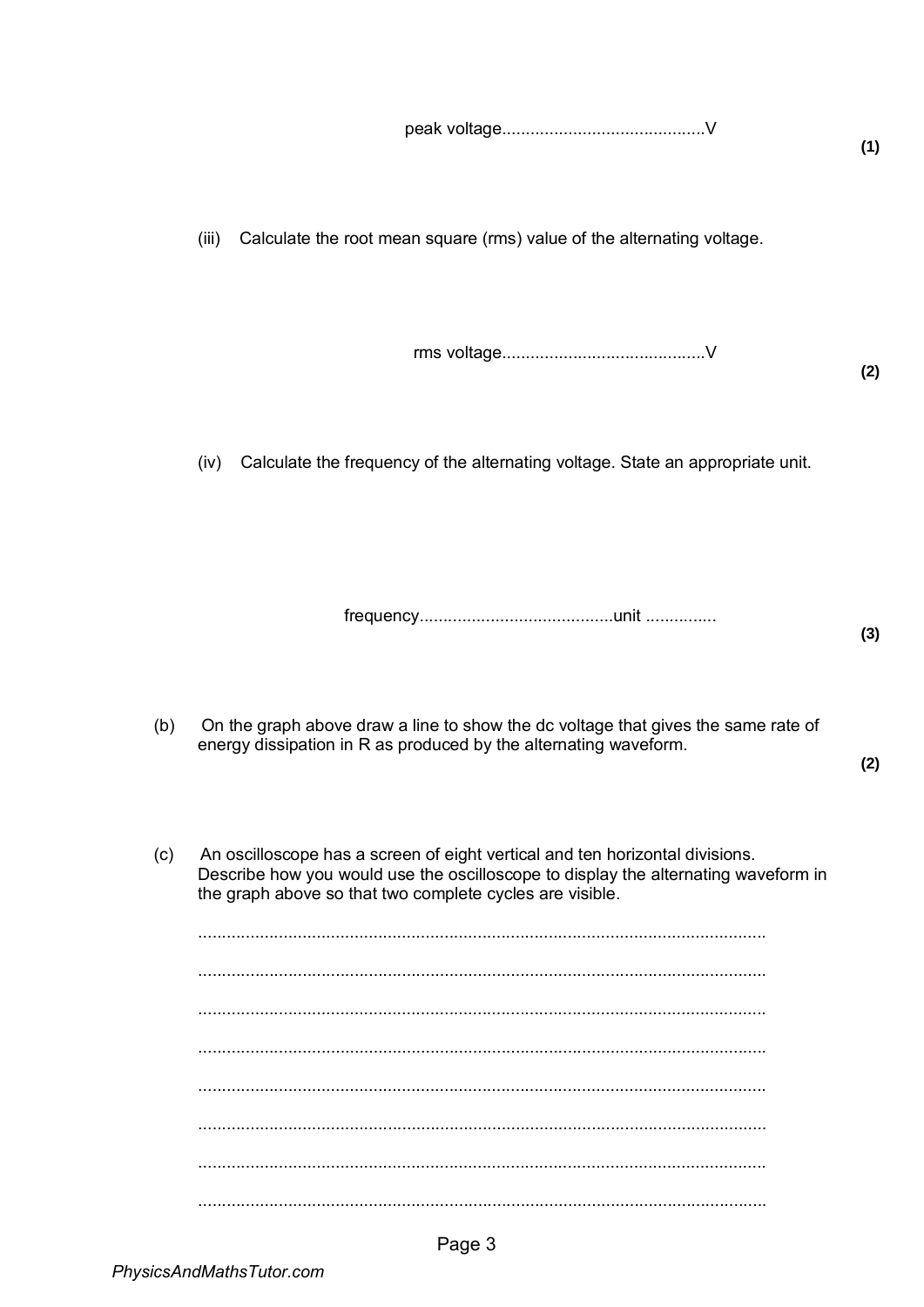........................................................................................................................ ........................................................................................................................ **(Total 12 marks)** 

**(3)** 

**Q3.** An oscilloscope is used to investigate various voltage sources. In order to do this a voltage source is connected to the y-input and the time base is switched off. **Figure 1** below shows the screen of the oscilloscope when the y-input is not connected to a voltage source.

## **Figure 1**



**Figure 2** shows the screen when a 1.5V cell is connected to the y-input.

**Figure 2**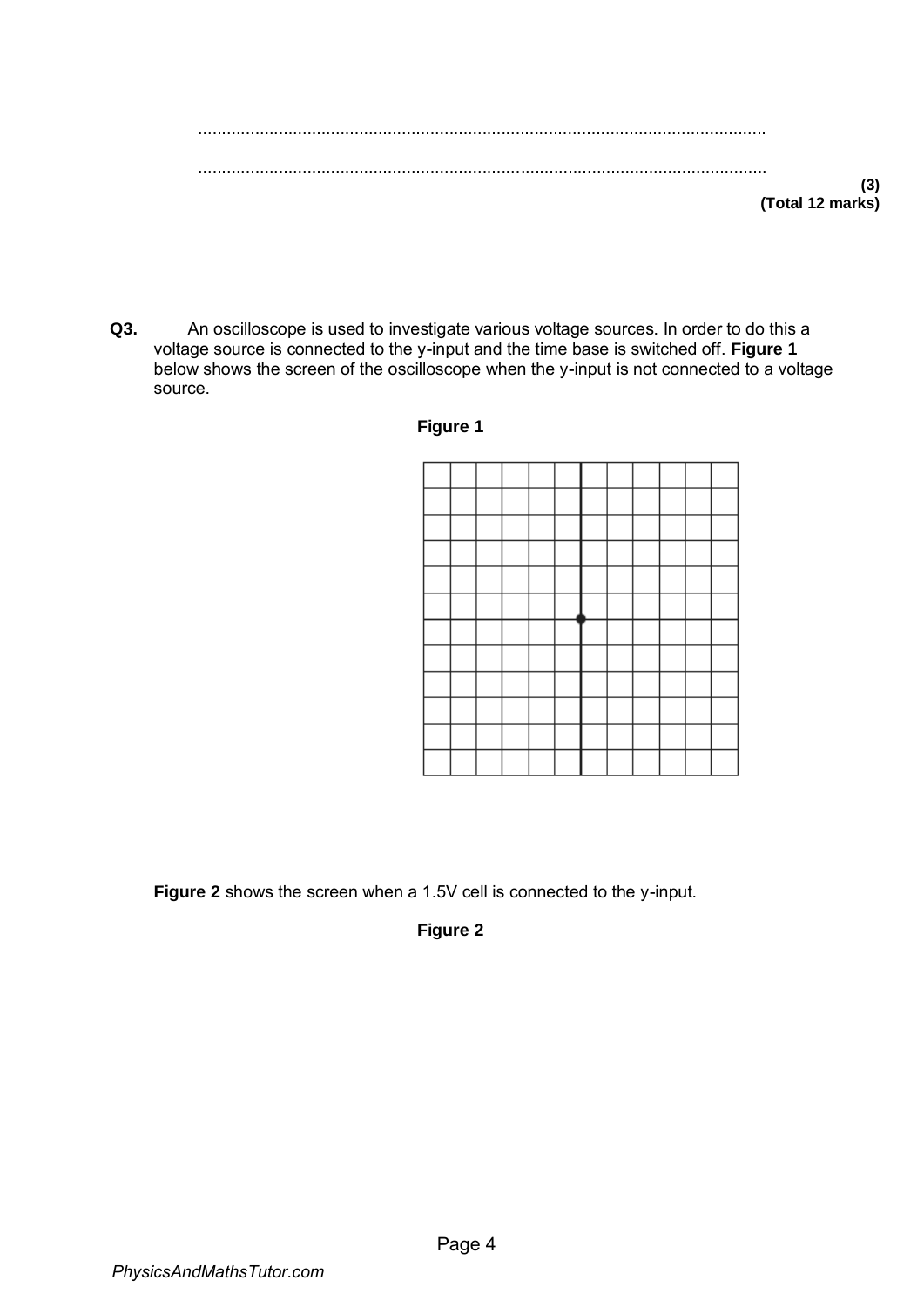(a) On the grid below show the appearance of the screen if the y-input is connected to a 2.5V dc supply.

(b) The y-input is now connected to a sinusoidal ac voltage supply and the screen is shown in **Figure 3**.

## **Figure 3**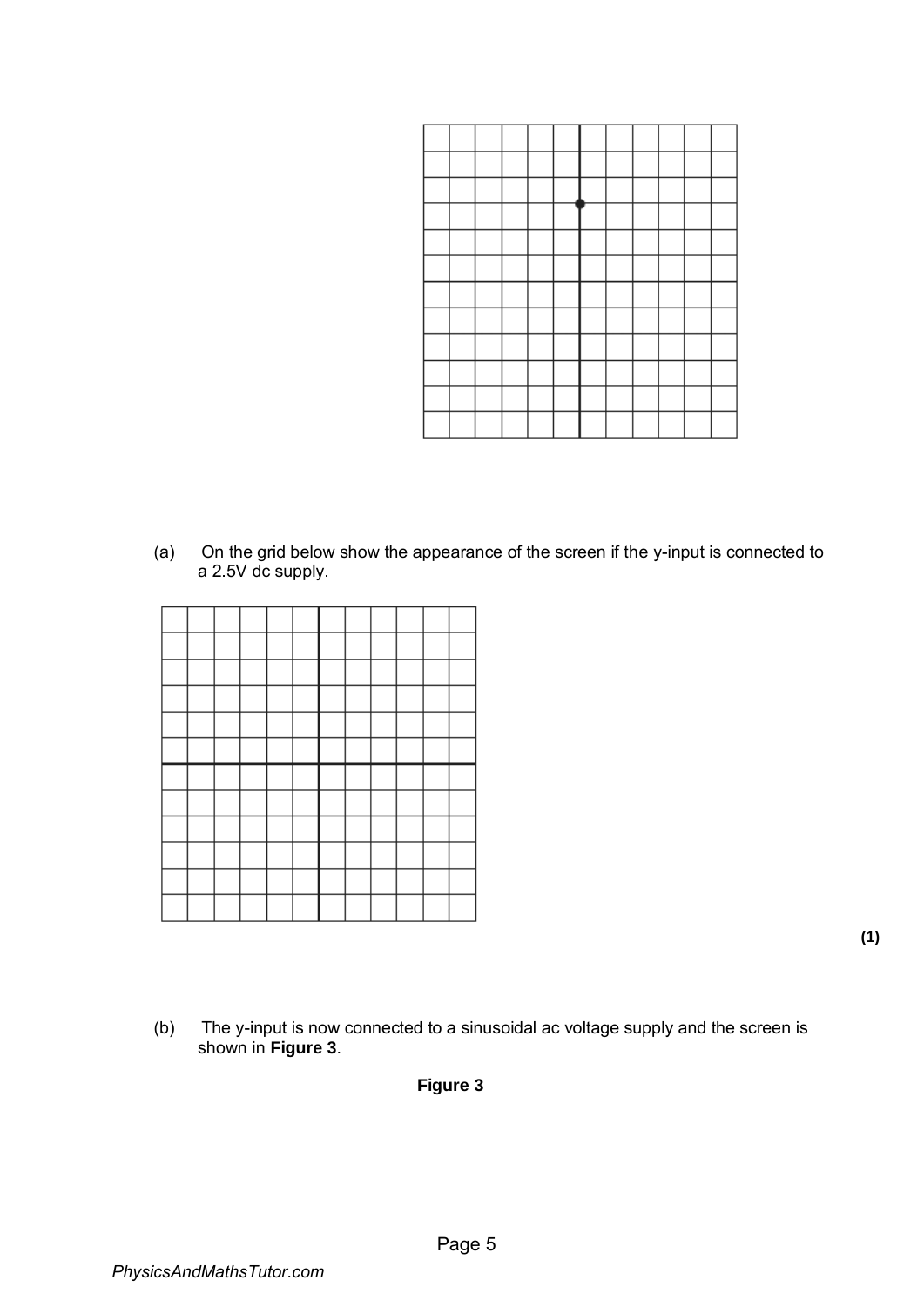$(i)$ Explain why a vertical line is now seen on the screen.

 $(ii)$ Calculate the peak-to-peak voltage of the ac supply.

 $(2)$ 

 $(2)$ 

 $(iii)$ Calculate the root mean square voltage of the supply.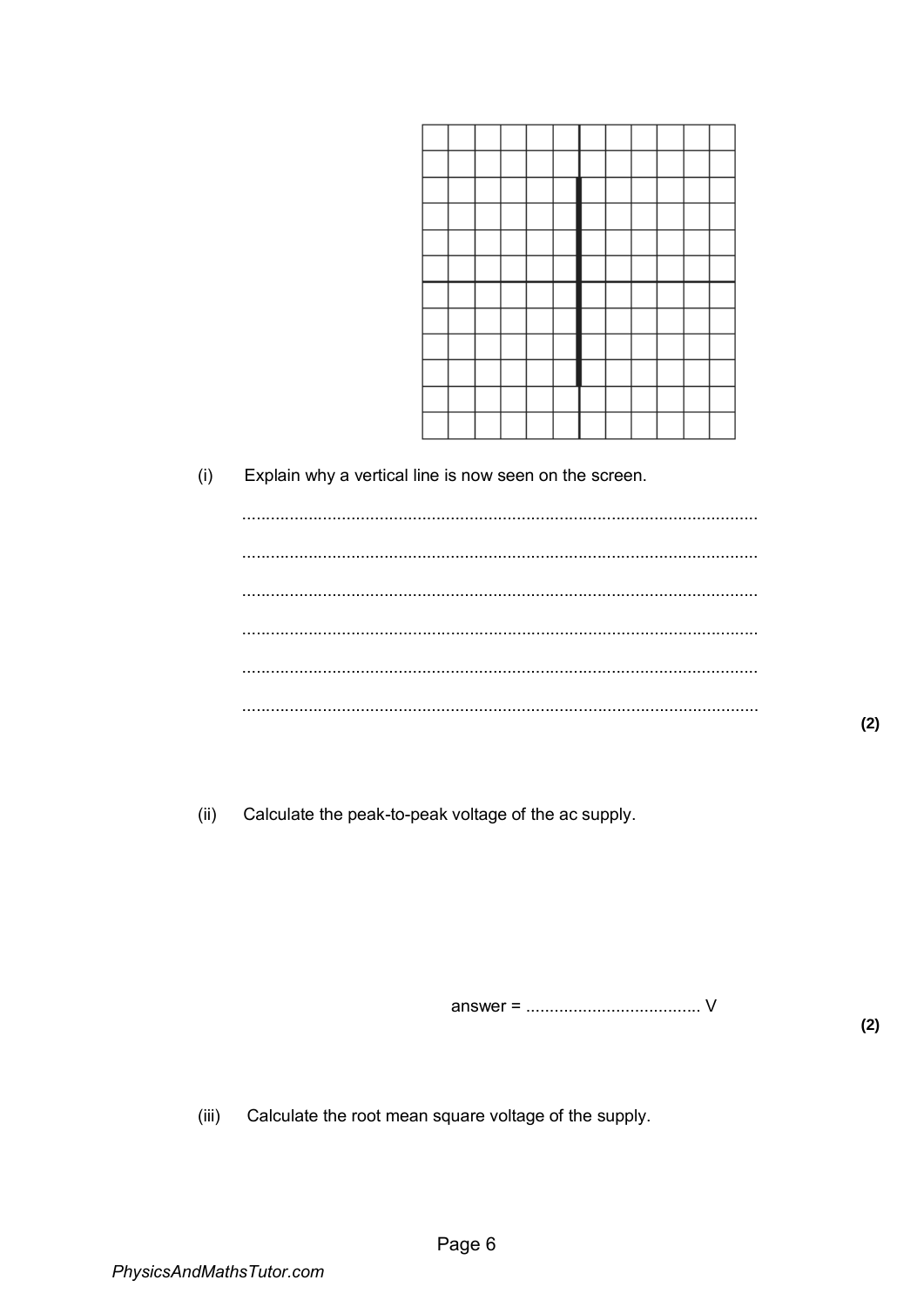## answer = ..................................... V

**(2) (Total 7 marks)** 



The above graph shows how the output emf, *ε*, varies with time, *t*, for a coil rotating at angular speed *ω* in a uniform magnetic field of flux density *B*. Which one of the following graphs shows how *ε* varies with *t* when the same coil is rotated at angular speed 2*ω* in a uniform magnetic field of flux density 0.5 *B*?



**B**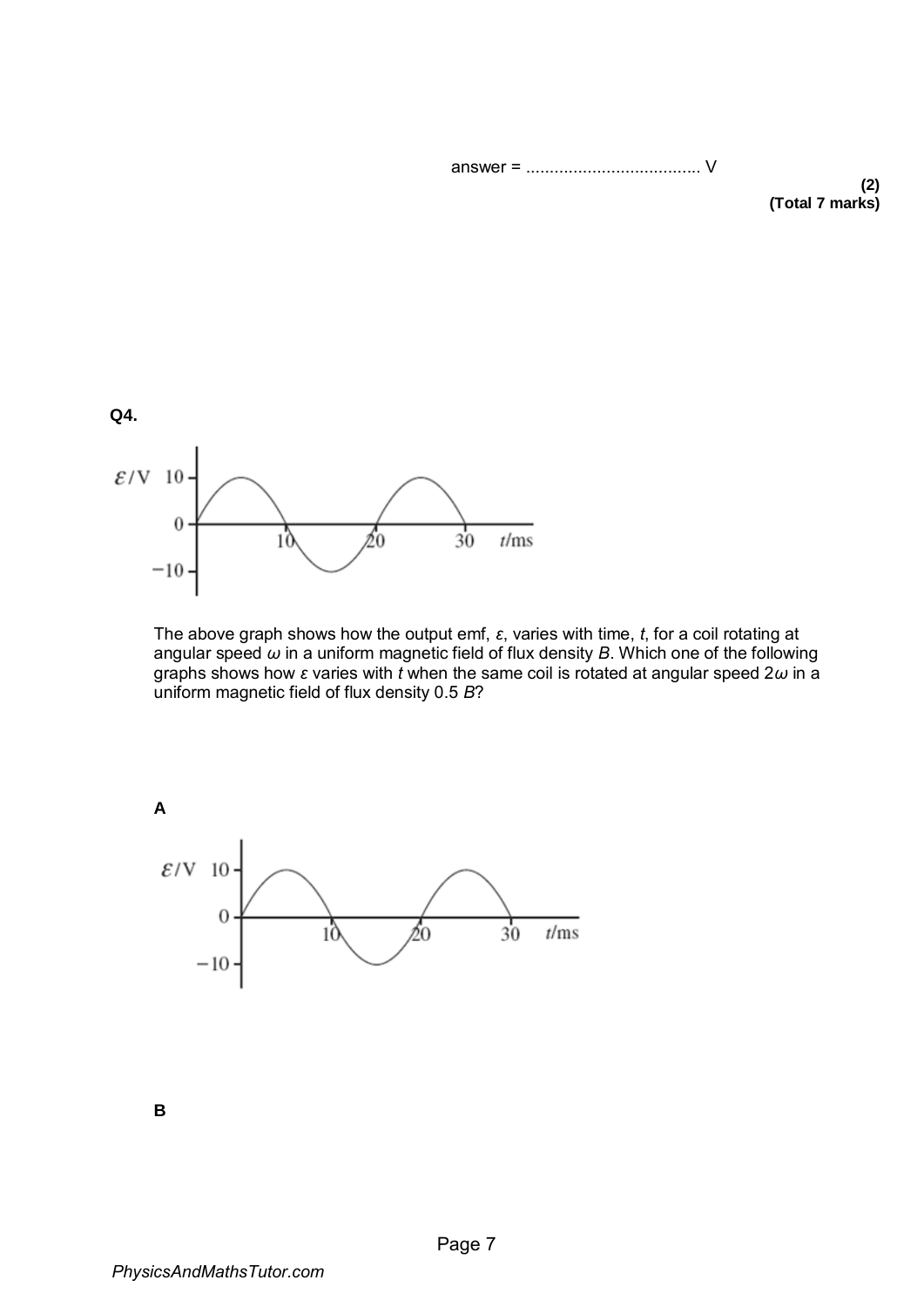

**C**



**D**



**(Total 1 mark)**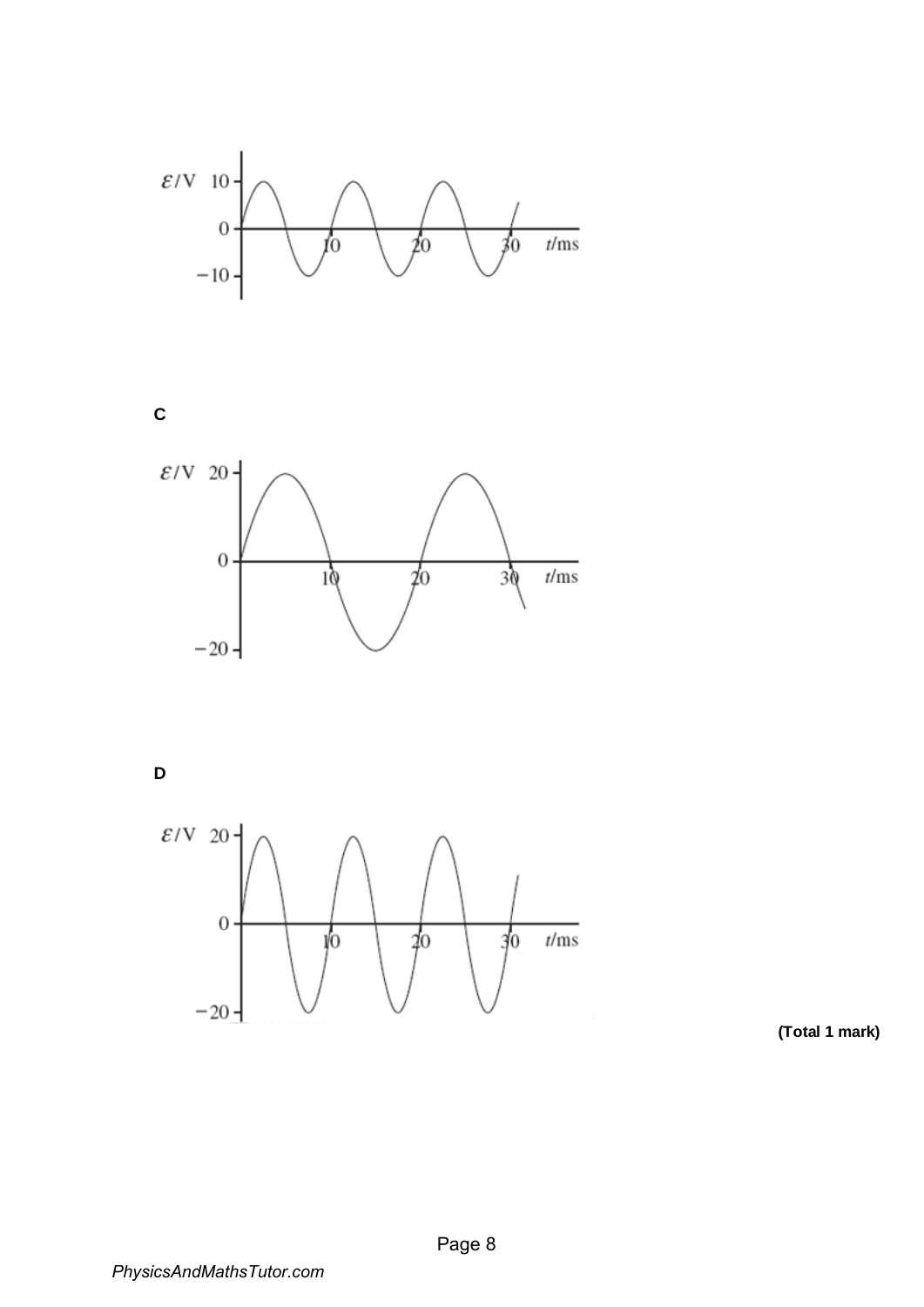**Q5.** Domestic users in the United Kingdom are supplied with mains electricity at a *root mean square voltage* of 230V.

(a) State what is meant by root mean square voltage.

...................................................................................................................... ...................................................................................................................... ......................................................................................................................

(b) (i) Calculate the peak value of the supply voltage.

answer = ...................................... V

(ii) Calculate the average power dissipated in a lamp connected to the mains supply when the rms current is 0.26 A.

answer = ..................................... W

**(1)** 

(c) The frequency of the voltage supply is 50 Hz. On the axes below draw the waveform of the supplied voltage labelling the axes with appropriate values. **(2)** 

**(1)**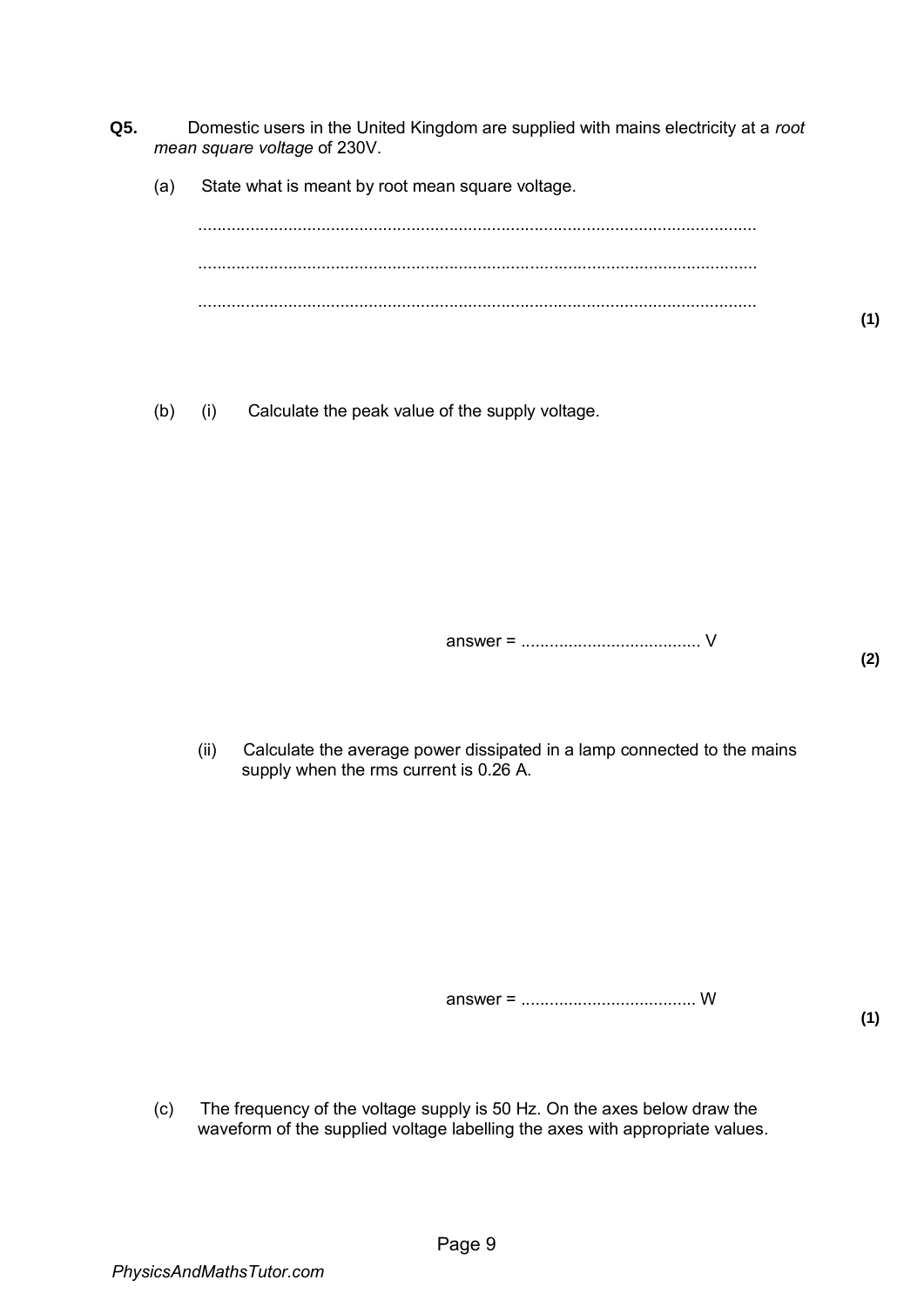

**Q6.** The figure below shows a horizontal wire, held in tension between fixed points at **P**  and **Q**. A short section of the wire is positioned between the pole pieces of a permanent magnet, which applies a uniform horizontal magnetic field at right angles to the wire. Wires connected to a circuit at **P** and **Q** allow an electric current to be passed through the wire.

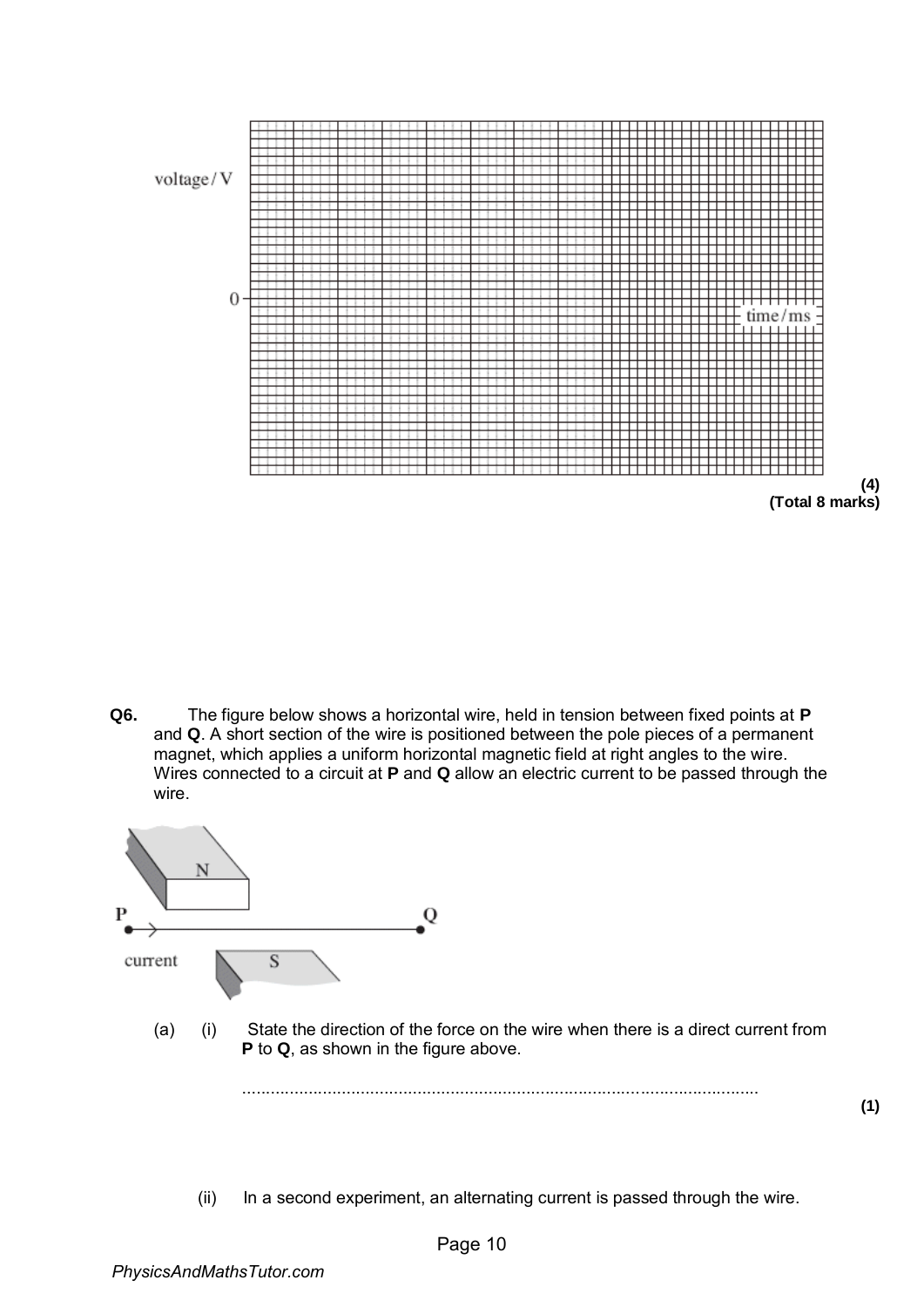Explain why the wire will vibrate vertically.

|   | <br>. |
|---|-------|
|   |       |
|   | .     |
|   | .     |
|   |       |
| . |       |

 $(b)$ The permanent magnet produces a uniform magnetic field of flux density 220 mT over a 55 mm length of the wire. Show that the maximum force on the wire is about 40 mN when there is an alternating current of rms value 2.4 A in it.

 $(3)$ 

 $(c)$ The length of PQ is 0.40 m. When the wire is vibrating, transverse waves are propagated along the wire at a speed of 64 m  $s^{-1}$ . Explain why the wire is set into large amplitude vibration when the frequency of the a.c. supply is 80 Hz.

| (3)              |
|------------------|
| (Total 10 marks) |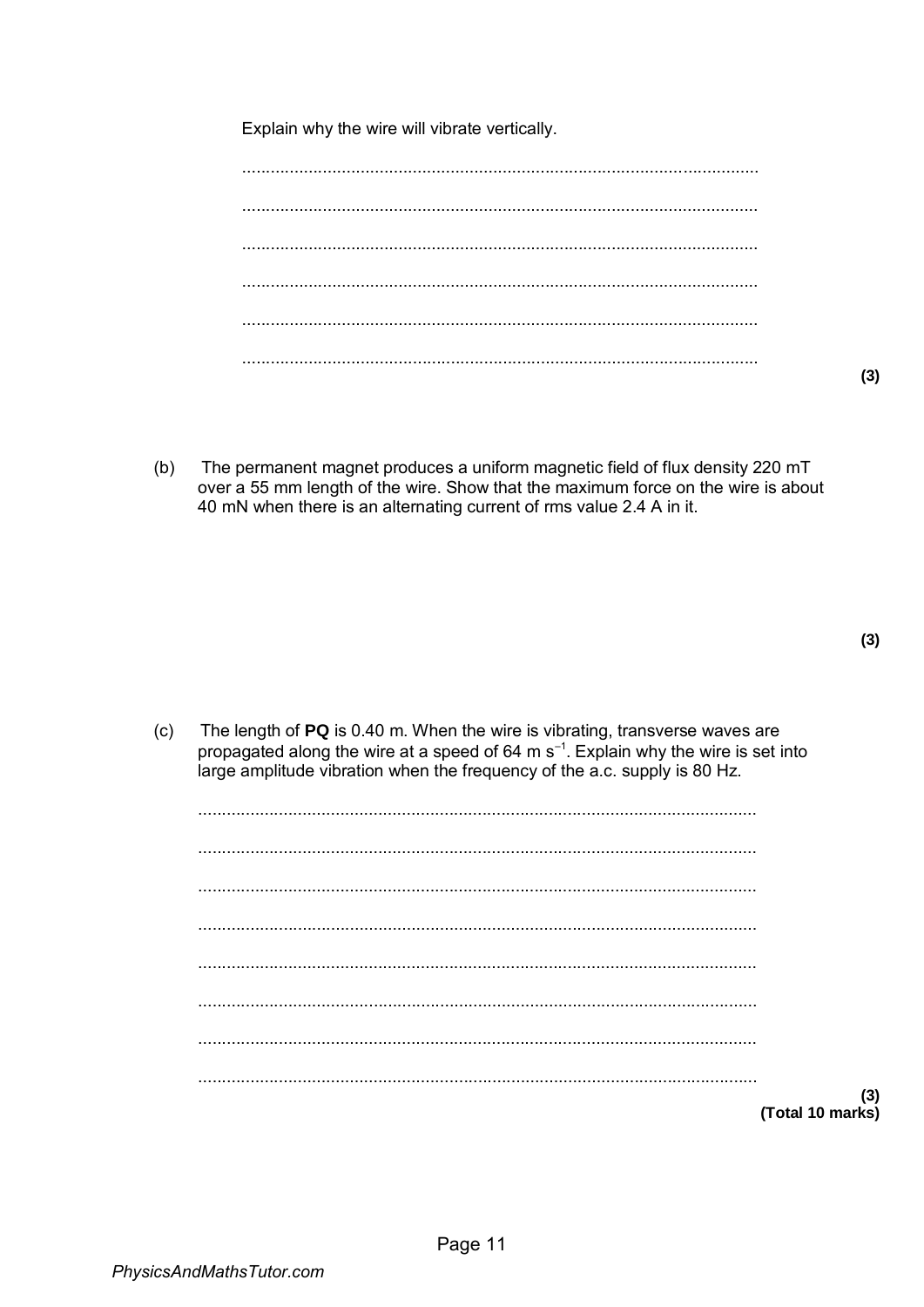**Q7.** A coil rotating in a magnetic field produces the following voltage waveform when connected to an oscilloscope.

With the same oscilloscope settings, which one of the following voltage waveforms would be produced if the coil were rotated at twice the original speed?



**(Total 1 mark)** 

**Q8.** An alternating current (ac) source is connected to a resistor to form a complete circuit. The trace obtained on an oscilloscope connected across the resistor is shown in the diagram below.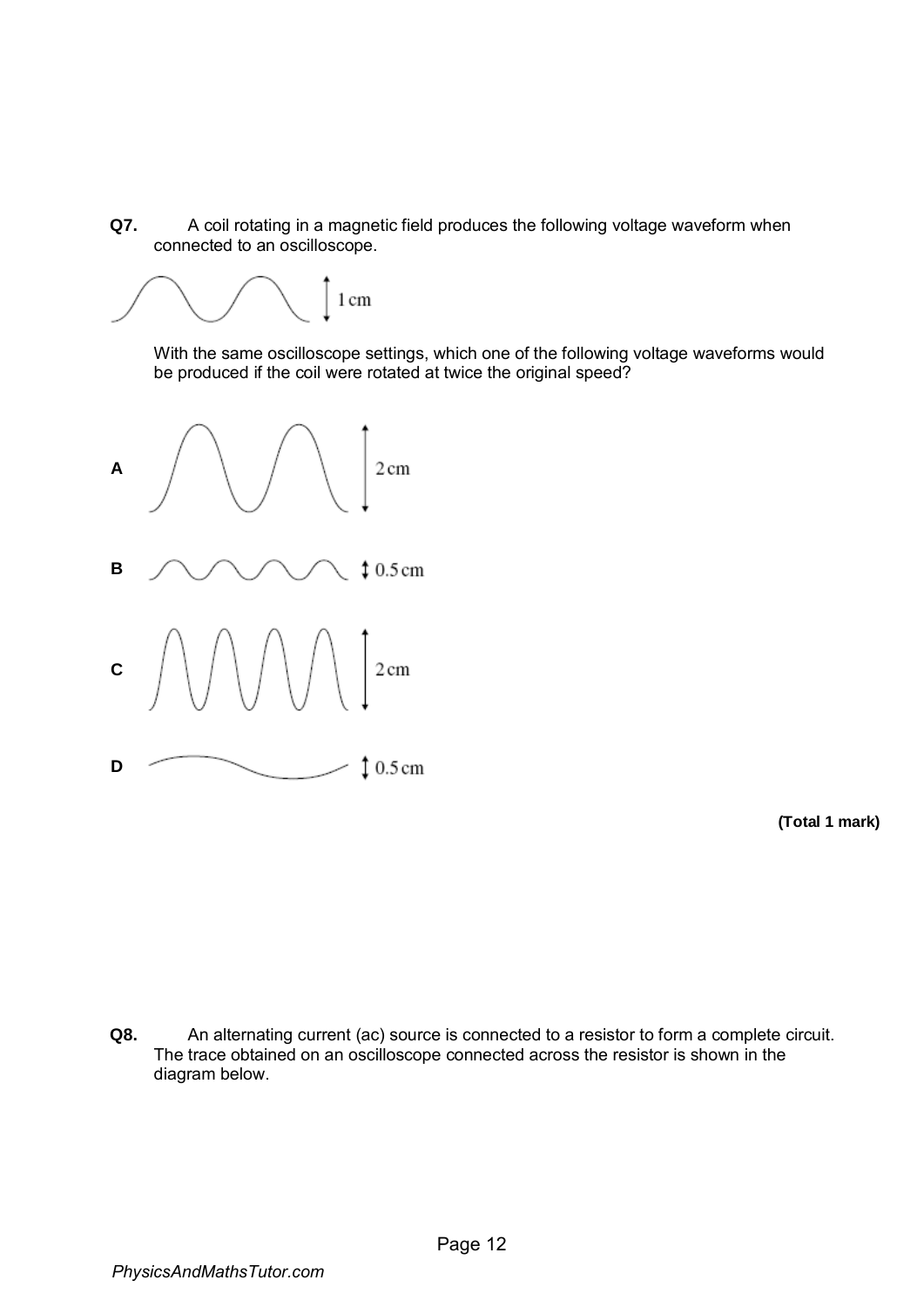The oscilloscope settings are: Y gain 5.0 V per division

time base 2.0 ms per division.

(i) Calculate the peak voltage of the ac source.

answer = ....................................... V

(ii) Calculate the rms voltage.

answer = ....................................... V

(iii) Calculate the time period of the ac signal.

answer = ..................................... ms

**(1)** 

**(1)**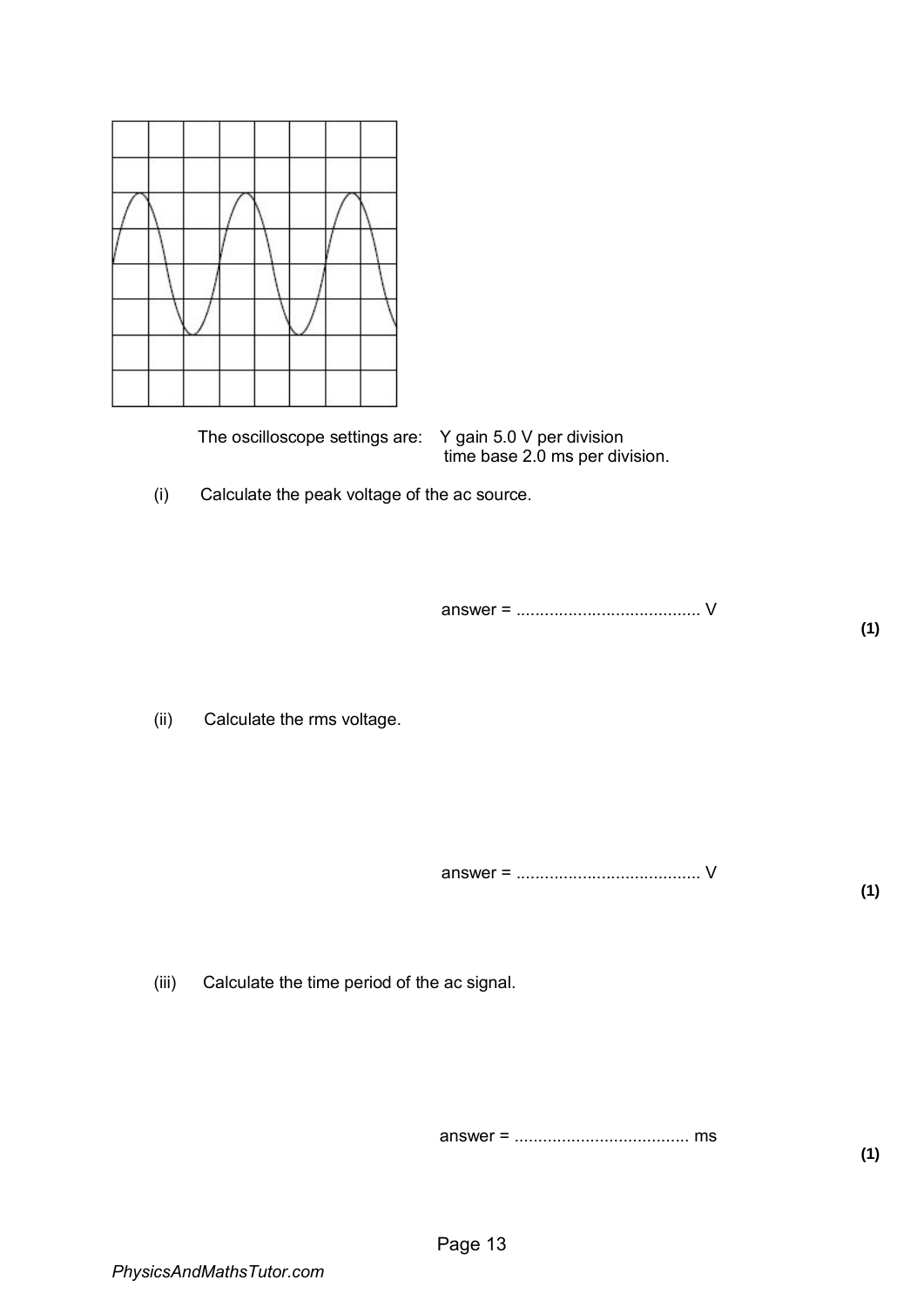(iv) Calculate the frequency of the ac signal.

answer = ...................................... Hz

**(2) (Total 5 marks)** 

**Q9.** The diagram below shows an ac waveform that is displayed on an oscilloscope screen.

The time base of the oscilloscope is set at 1.5 ms per division and the y-gain at 1.5 V per division.

- (a) For the ac waveform shown,
	- (i) Calculate the frequency

............................................................................................................. ............................................................................................................. ............................................................................................................. ............................................................................................................. answer ............................................ Hz

**(3)** 

(ii) Calculate the peak voltage